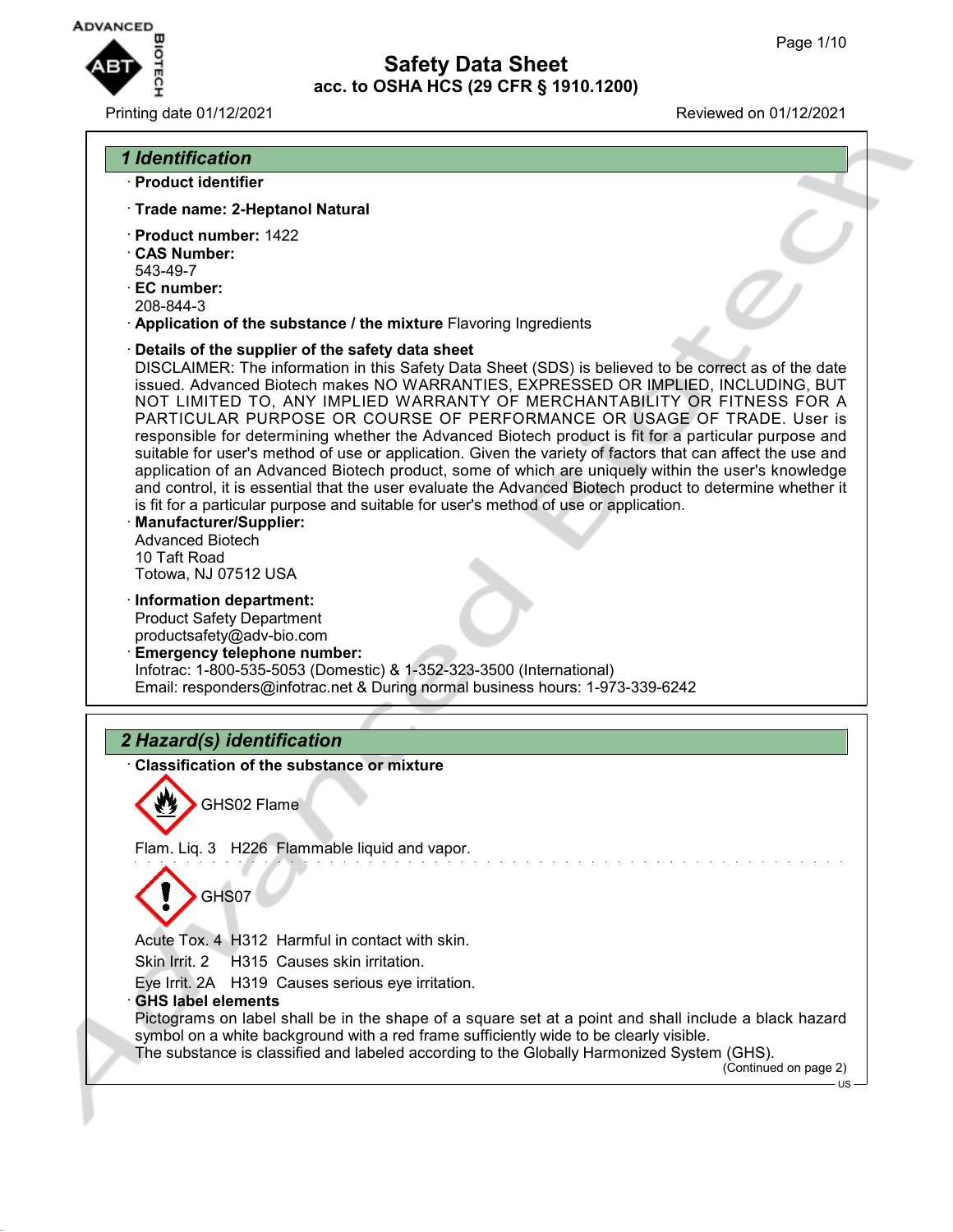

Printing date 01/12/2021 Reviewed on 01/12/2021



- · **CAS No. Description**
- 543-49-7 2-Heptanol
- · **Identification number(s)**
- · **EC number:** 208-844-3

(Continued on page 3)

US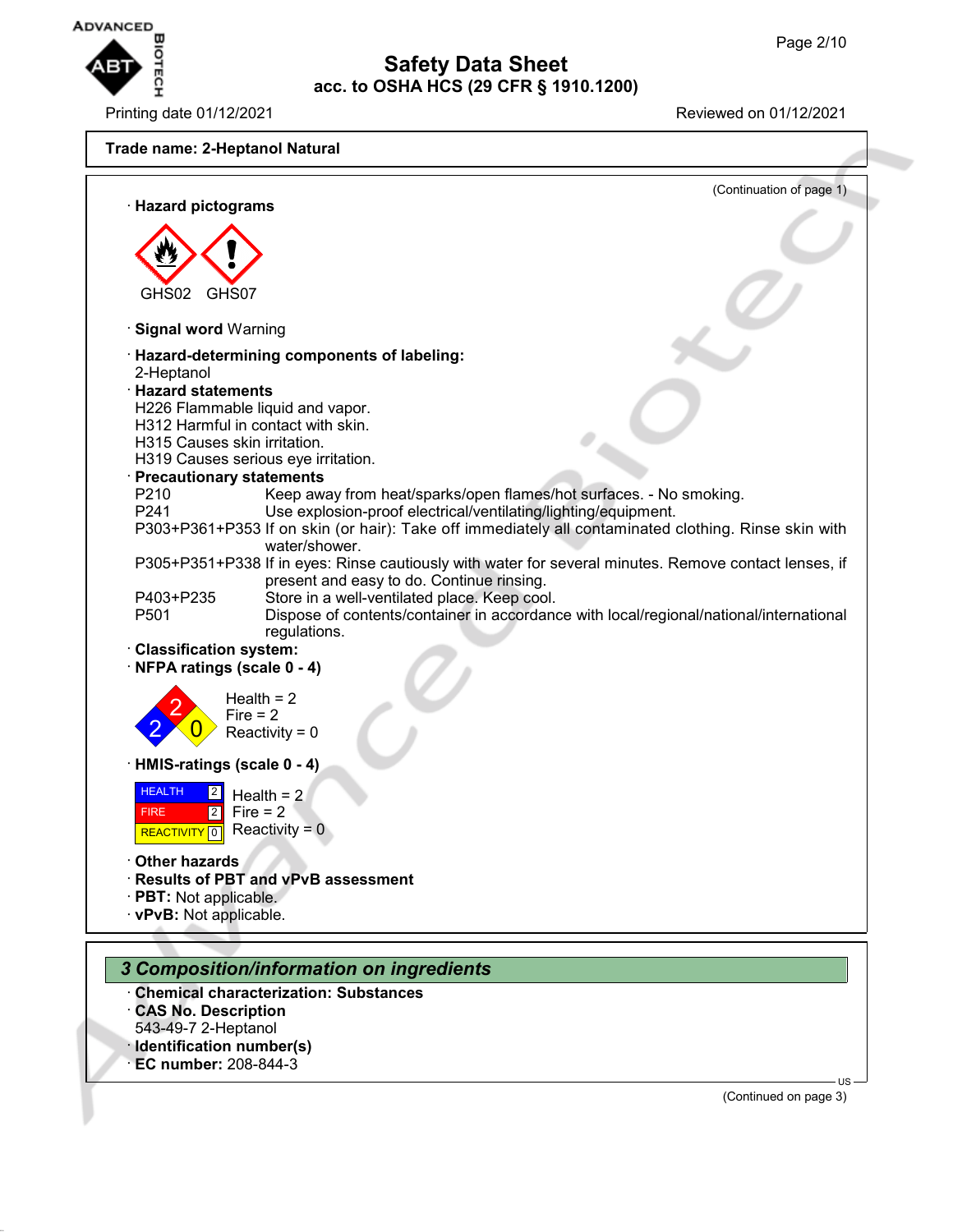

#### **Trade name: 2-Heptanol Natural**

(Continuation of page 2)

#### *4 First-aid measures*

- · **Description of first aid measures**
- · **General information:**

Immediately remove any clothing soiled by the product.

Symptoms of poisoning may even occur after several hours; therefore medical observation for at least 48 hours after the accident.

- · **After inhalation:** Supply fresh air; consult doctor in case of complaints.
- · **After skin contact:** Immediately rinse with water.
- · **After eye contact:** Rinse opened eye for several minutes under running water. If symptoms persist, consult a doctor.
- · **After swallowing:** If symptoms persist consult doctor.
- · **Information for doctor:**
- · **Most important symptoms and effects, both acute and delayed** No further relevant information available.
- · **Indication of any immediate medical attention and special treatment needed** No further relevant information available.

# *5 Fire-fighting measures*

- · **Extinguishing media**
- · **Suitable extinguishing agents:**

CO2, extinguishing powder or water spray. Fight larger fires with water spray or alcohol resistant foam.

- · **For safety reasons unsuitable extinguishing agents:** Water with full jet
- · **Special hazards arising from the substance or mixture** No further relevant information available.
- · **Advice for firefighters**
- · **Protective equipment:** No special measures required.
- · **Additional information**
- Cool endangered receptacles with water spray.

Collect contaminated fire fighting water separately. It must not enter the sewage system.

### *6 Accidental release measures*

- · **Personal precautions, protective equipment and emergency procedures** Wear protective equipment. Keep unprotected persons away.
- · **Environmental precautions:** Do not allow to enter sewers/ surface or ground water.

· **Methods and material for containment and cleaning up:** Absorb with liquid-binding material (sand, diatomite, acid binders, universal binders, sawdust). Dispose contaminated material as waste according to item 13.

- Ensure adequate ventilation.
- **Reference to other sections** See Section 7 for information on safe handling. See Section 8 for information on personal protection equipment. See Section 13 for disposal information.
- · **Protective Action Criteria for Chemicals**
- · **PAC-1:**

Substance is not listed.

# · **PAC-2:**

Substance is not listed.

(Continued on page 4)

US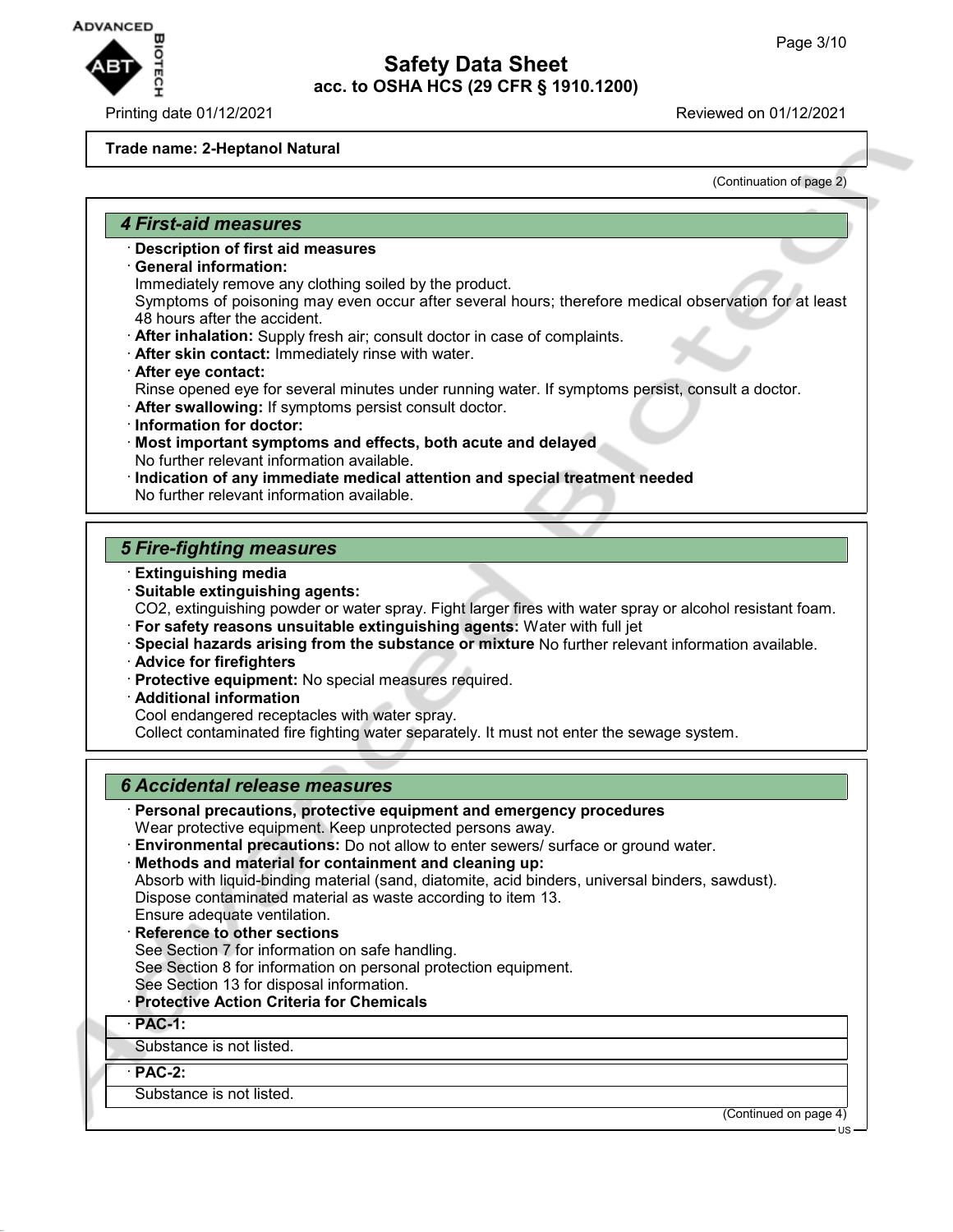

Printing date 01/12/2021 Reviewed on 01/12/2021

(Continuation of page 3)

#### **Trade name: 2-Heptanol Natural**

#### · **PAC-3:**

Substance is not listed.

# *7 Handling and storage*

- · **Handling:**
- · **Precautions for safe handling** No special precautions are necessary if used correctly. · **Information about protection against explosions and fires:** Keep ignition sources away - Do not smoke.

Protect against electrostatic charges.

- · **Conditions for safe storage, including any incompatibilities**
- · **Storage:**
- · **Requirements to be met by storerooms and receptacles:** No special requirements.

Please refer to product specification for product storage requirements.

- · **Information about storage in one common storage facility:** Not required.
- · **Further information about storage conditions:** Keep receptacle tightly sealed.
- · **Specific end use(s)** No further relevant information available.

#### *8 Exposure controls/personal protection*

· **Additional information about design of technical systems:** No further data; see item 7.

- · **Control parameters**
- · **Components with limit values that require monitoring at the workplace:** Not required.
- · **Additional information:** The lists that were valid during the creation were used as a basis.
- · **Exposure controls**
- · **Personal protective equipment:**
- · **General protective and hygienic measures:**

Keep away from foodstuffs, beverages and feed. Immediately remove all soiled and contaminated clothing. Wash hands before breaks and at the end of work. Avoid contact with the eyes. Avoid contact with the eyes and skin.

· **Breathing equipment:** Not required.

- · **Protection of hands:**
- 

Protective gloves

The glove material has to be impermeable and resistant to the product/ the substance/ the preparation. Due to missing tests no recommendation to the glove material can be given for the product/ the preparation/ the chemical mixture.

Selection of the glove material should be based on consideration of the penetration times, rates of diffusion and the degradation

#### · **Material of gloves**

The selection of the suitable gloves does not only depend on the material, but also on further marks of quality and varies from manufacturer to manufacturer.

(Continued on page 5)

US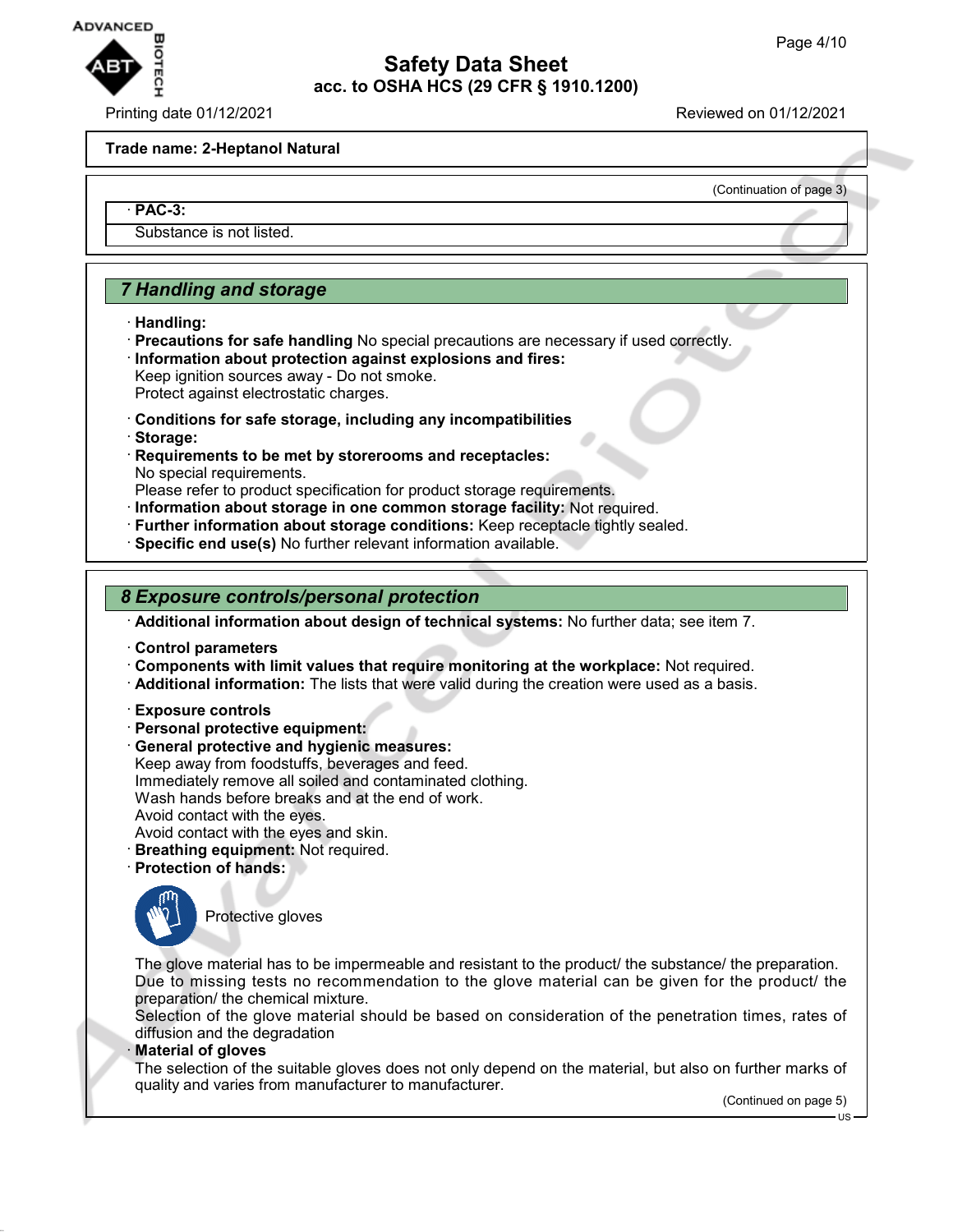

Printing date 01/12/2021 **Reviewed on 01/12/2021** 

(Continuation of page 4)

#### **Trade name: 2-Heptanol Natural**

# · **Penetration time of glove material**

The exact break through time has to be determined by the manufacturer of the protective gloves and has to be observed.

· **Eye protection:**

Tightly sealed goggles

| Information on basic physical and chemical properties<br><b>General Information</b>                                                                      | Molecular Weight: 116.2 g/mol                                                                                                                                                                                  |
|----------------------------------------------------------------------------------------------------------------------------------------------------------|----------------------------------------------------------------------------------------------------------------------------------------------------------------------------------------------------------------|
| · Appearance:<br>Form:<br>Color:<br>· Odor:<br><b>Odor threshold:</b>                                                                                    | Liquid<br>According to product specification<br>According to product specification<br>Not determined.                                                                                                          |
| pH-value:                                                                                                                                                | Not determined.                                                                                                                                                                                                |
| · Change in condition<br><b>Melting point/Melting range:</b><br><b>Boiling point/Boiling range:</b>                                                      | Undetermined.<br>160 °C (320 °F)                                                                                                                                                                               |
| · Flash point:                                                                                                                                           | 41 °C (105.8 °F)                                                                                                                                                                                               |
| · Flammability (solid, gaseous):                                                                                                                         | Not applicable.                                                                                                                                                                                                |
| · Decomposition temperature:                                                                                                                             | Not determined.                                                                                                                                                                                                |
| · Auto igniting:                                                                                                                                         | Not determined.                                                                                                                                                                                                |
| Danger of explosion:                                                                                                                                     | Not determined.                                                                                                                                                                                                |
| <b>Explosion limits:</b><br>Lower:<br>Upper:                                                                                                             | Not determined.<br>Not determined.                                                                                                                                                                             |
| · Vapor pressure at 20 °C (68 °F):                                                                                                                       | 1.33 hPa (1 mm Hg)                                                                                                                                                                                             |
| Density at 20 °C (68 °F):<br><b>Specific Gravity</b><br><b>Refractive Index</b><br><b>Relative density</b><br>· Vapor density<br><b>Evaporation rate</b> | 0.814-0.824 g/cm <sup>3</sup> (6.79283-6.87628 lbs/gal)<br>$0.814 - 0.824$ @ 20 °C (33.5 - 33.5 @ 68 °F)<br>1.414 -1.424 @ 20 °C (34.5 -34.6 @ 68 °F)<br>Not determined.<br>Not determined.<br>Not determined. |
| Solubility in / Miscibility with<br>Water:                                                                                                               | Not miscible or difficult to mix.                                                                                                                                                                              |
| · Partition coefficient (n-octanol/water): Not determined.                                                                                               |                                                                                                                                                                                                                |
| · Viscosity:<br>Dynamic:                                                                                                                                 | Not determined.                                                                                                                                                                                                |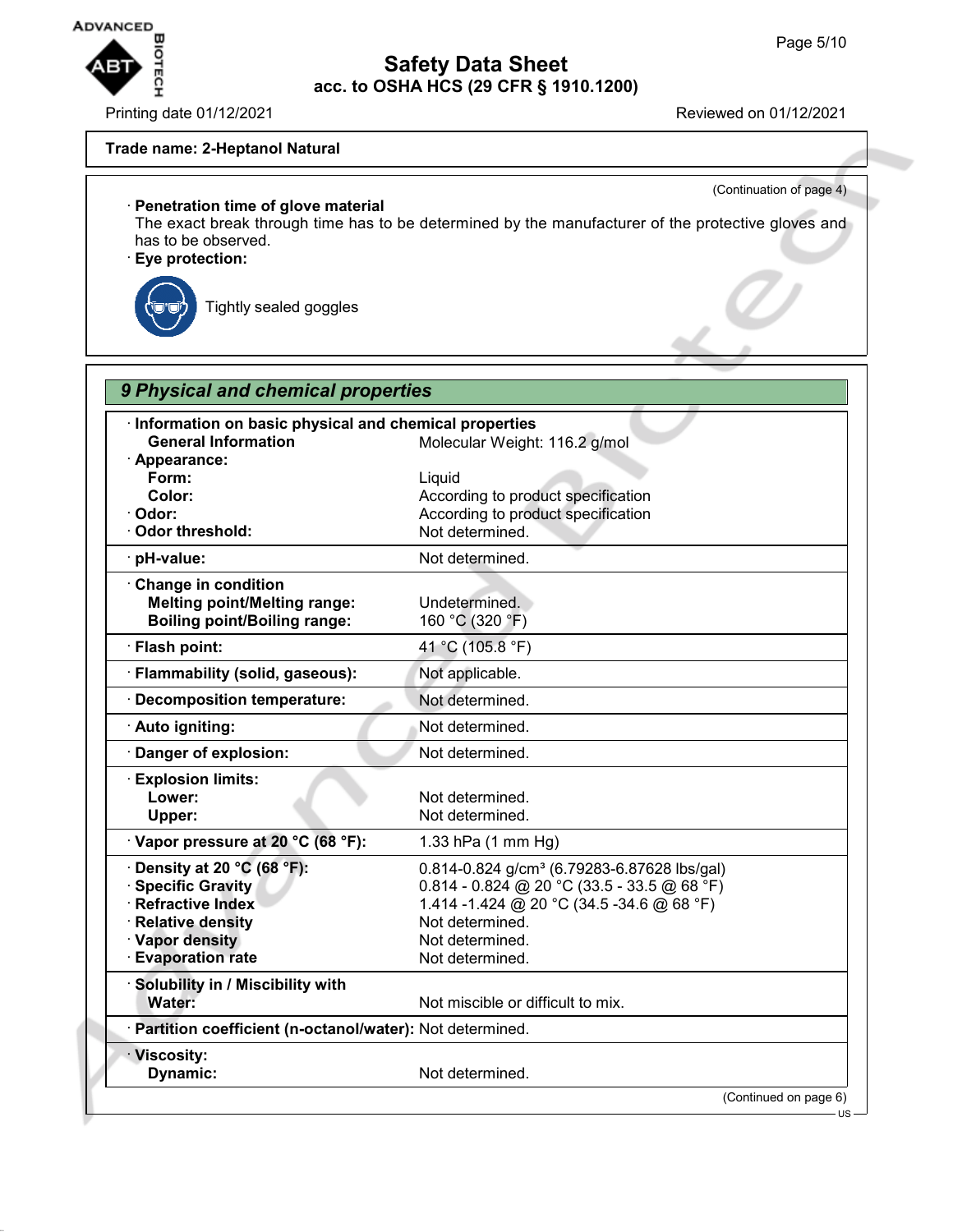

Printing date 01/12/2021 Reviewed on 01/12/2021

#### **Trade name: 2-Heptanol Natural**

|                                   |                                                        | (Continuation of page 5) |
|-----------------------------------|--------------------------------------------------------|--------------------------|
| Kinematic:<br><b>VOC content:</b> | Not determined.<br>0.00 %<br>$0.0$ g/l $/ 0.00$ lb/gal |                          |
| Other information                 | No further relevant information available.             |                          |

# *10 Stability and reactivity*

· **Reactivity** No further relevant information available.

- · **Chemical stability**
- · **Thermal decomposition / conditions to be avoided:**
- No decomposition if used according to specifications.
- · **Possibility of hazardous reactions** No dangerous reactions known.
- · **Conditions to avoid** No further relevant information available.
- · **Incompatible materials:** No further relevant information available.
- · **Hazardous decomposition products:** No dangerous decomposition products known.

# *11 Toxicological information*

### · **Information on toxicological effects**

· **Acute toxicity:**

#### · **LD/LC50 values that are relevant for classification:**

**ATE (Acute Toxicity Estimate)** Oral LD50 2500 mg/kg (ATE) Dermal LD50 1780 mg/kg (ATE)

# **CAS: 543-49-7 2-Heptanol**

| Oral | LD50 2500 mg/kg (ATE)        |
|------|------------------------------|
|      | 2580 mg/kg (rat)             |
|      | Dermal LD50 1780 mg/kg (ATE) |

1780 mg/kg (rabbit)

#### · **Primary irritant effect:**

· **on the skin:** No irritant effect.

· **on the eye:** Irritating effect.

- · **Sensitization:** No sensitizing effects known.
- · **Additional toxicological information:**

#### · **Carcinogenic categories**

#### · **IARC (International Agency for Research on Cancer)**

Substance is not listed.

# · **NTP (National Toxicology Program)**

Substance is not listed.

### · **OSHA-Ca (Occupational Safety & Health Administration)**

Substance is not listed.

(Continued on page 7)

US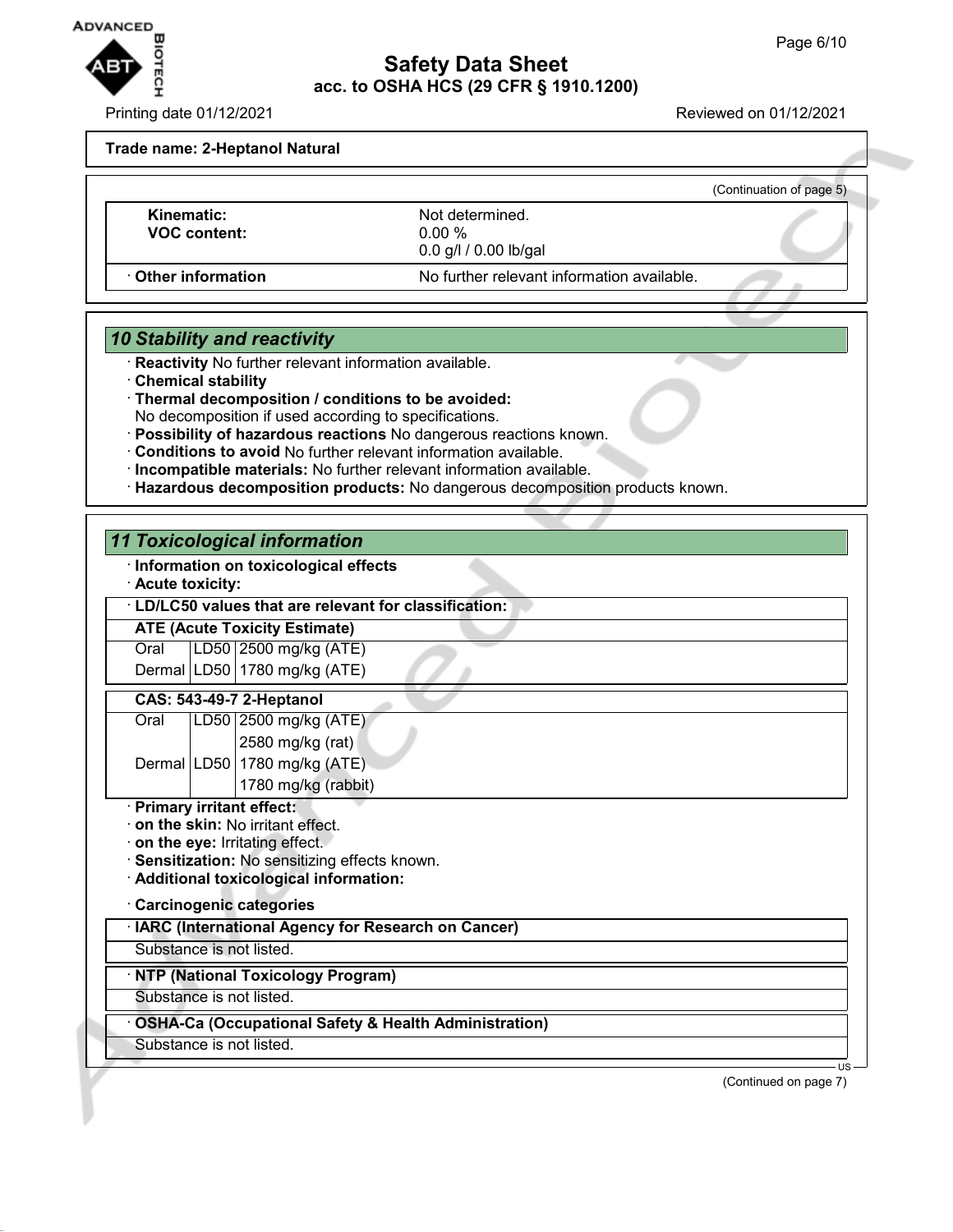

Printing date 01/12/2021 Reviewed on 01/12/2021

#### **Trade name: 2-Heptanol Natural**

(Continuation of page 6)

### *12 Ecological information*

- · **Toxicity**
- · **Aquatic toxicity:** No further relevant information available.
- · **Persistence and degradability** No further relevant information available.
- · **Behavior in environmental systems:**
- · **Bioaccumulative potential** No further relevant information available.
- · **Mobility in soil** No further relevant information available.
- · **Additional ecological information:**
- · **General notes:**
- Water hazard class 1 (Self-assessment): slightly hazardous for water

Do not allow undiluted product or large quantities of it to reach ground water, water course or sewage system.

- · **Results of PBT and vPvB assessment**
- · **PBT:** Not applicable.
- · **vPvB:** Not applicable.
- · **Other adverse effects** No further relevant information available.

#### *13 Disposal considerations*

#### · **Waste treatment methods**

· **Recommendation:**

Must not be disposed of together with household garbage. Do not allow product to reach sewage system.

- · **Uncleaned packagings:**
- · **Recommendation:** Disposal must be made according to official regulations.

| · UN-Number<br>· DOT, IMDG, IATA            | <b>UN1987</b>                 |  |
|---------------------------------------------|-------------------------------|--|
| · UN proper shipping name                   |                               |  |
| ∙ DOT                                       | Alcohols, n.o.s. (2-Heptanol) |  |
| · IMDG, IATA                                | ALCOHOLS, N.O.S. (2-Heptanol) |  |
| · Transport hazard class(es)<br>$\cdot$ DOT |                               |  |
| <b>LAMMABLE LIQI</b>                        |                               |  |
| · Class                                     | 3 Flammable liquids           |  |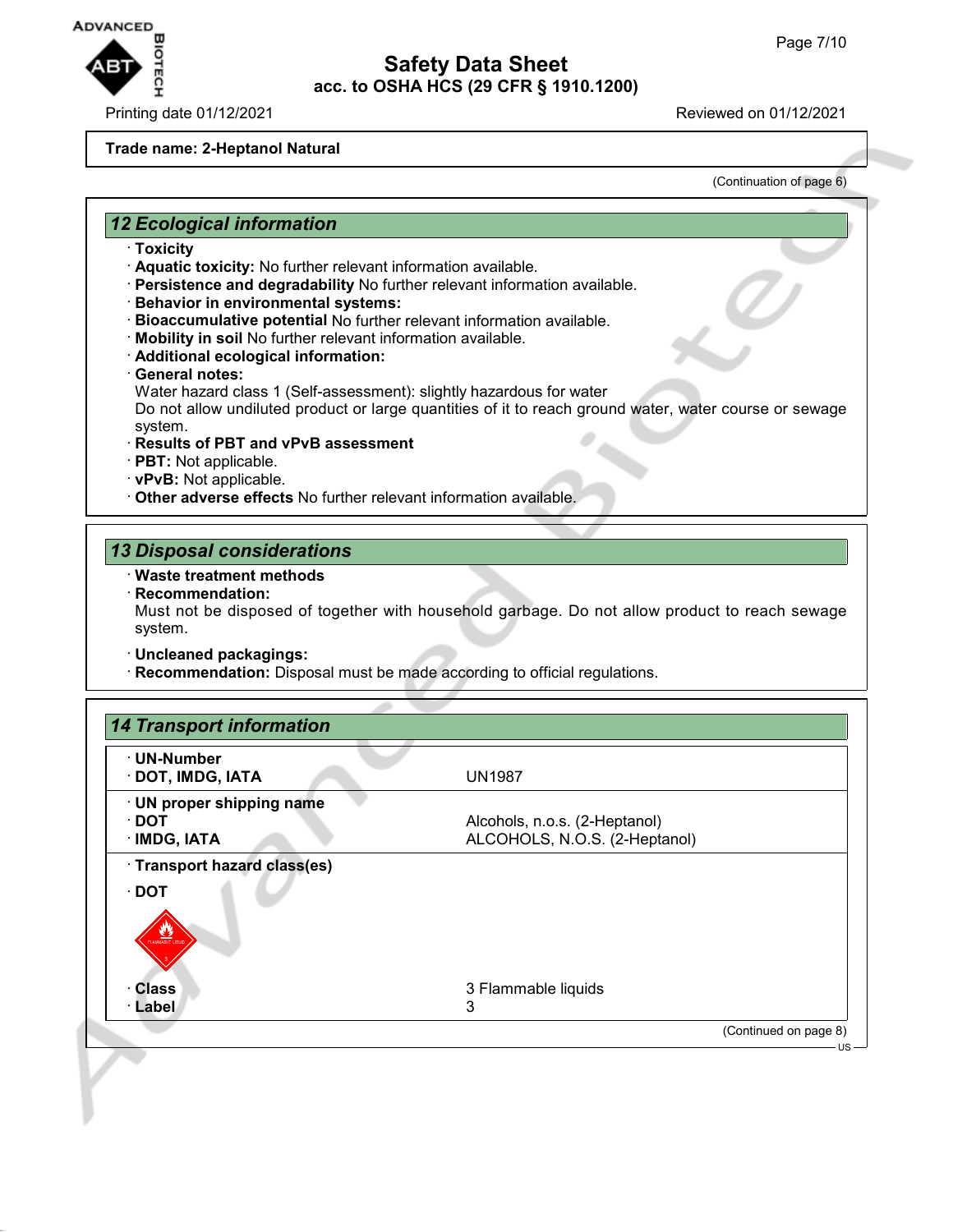

# **Safety Data Sheet acc. to OSHA HCS (29 CFR § 1910.1200) EXERCISE ON A SERVERTHER MANGED BEAM**<br>Page 8/10<br>Printing date 01/12/2021<br>Printing date 01/12/2021

### **Trade name: 2-Heptanol Natural**

|                                                  | (Continuation of page 7)                                                                             |
|--------------------------------------------------|------------------------------------------------------------------------------------------------------|
| · IMDG, IATA                                     |                                                                                                      |
|                                                  |                                                                                                      |
|                                                  |                                                                                                      |
|                                                  |                                                                                                      |
| · Class                                          | 3 Flammable liquids                                                                                  |
| · Label                                          | 3                                                                                                    |
| · Packing group                                  |                                                                                                      |
| · DOT, IMDG, IATA                                | Ш                                                                                                    |
| <b>Environmental hazards:</b>                    |                                                                                                      |
| · Marine pollutant:                              | No                                                                                                   |
| · Special precautions for user                   | Warning: Flammable liquids                                                                           |
| · Hazard identification number (Kemler code): 30 |                                                                                                      |
| · EMS Number:                                    | $3 - 06$                                                                                             |
| · Stowage Category                               | A                                                                                                    |
| Transport in bulk according to Annex II of       |                                                                                                      |
| MARPOL73/78 and the IBC Code                     | Not applicable.                                                                                      |
| · Transport/Additional information:              |                                                                                                      |
| $\cdot$ DOT                                      |                                                                                                      |
| <b>Quantity limitations</b>                      | On passenger aircraft/rail: 60 L                                                                     |
|                                                  | On cargo aircraft only: 220 L                                                                        |
| $\cdot$ IMDG                                     |                                                                                                      |
| · Limited quantities (LQ)                        | 5L                                                                                                   |
| <b>Excepted quantities (EQ)</b>                  | Code: E1                                                                                             |
|                                                  | Maximum net quantity per inner packaging: 30 ml<br>Maximum net quantity per outer packaging: 1000 ml |
| · UN "Model Regulation":                         | UN 1987 ALCOHOLS, N.O.S. (2-HEPTANOL), 3, III                                                        |

| <b>15 Regulatory information</b>                                                                         |
|----------------------------------------------------------------------------------------------------------|
| Safety, health and environmental regulations/legislation specific for the substance or mixture<br>· Sara |
| · Section 355 (extremely hazardous substances):                                                          |
| Substance is not listed.                                                                                 |
| · Section 313 (Specific toxic chemical listings):                                                        |
| Substance is not listed.                                                                                 |
| <b>TSCA (Toxic Substances Control Act):</b>                                                              |
| <b>ACTIVE</b>                                                                                            |
| <b>Hazardous Air Pollutants</b>                                                                          |
| Substance is not listed.                                                                                 |
| (Continued on page 9)<br>$US -$                                                                          |

Œ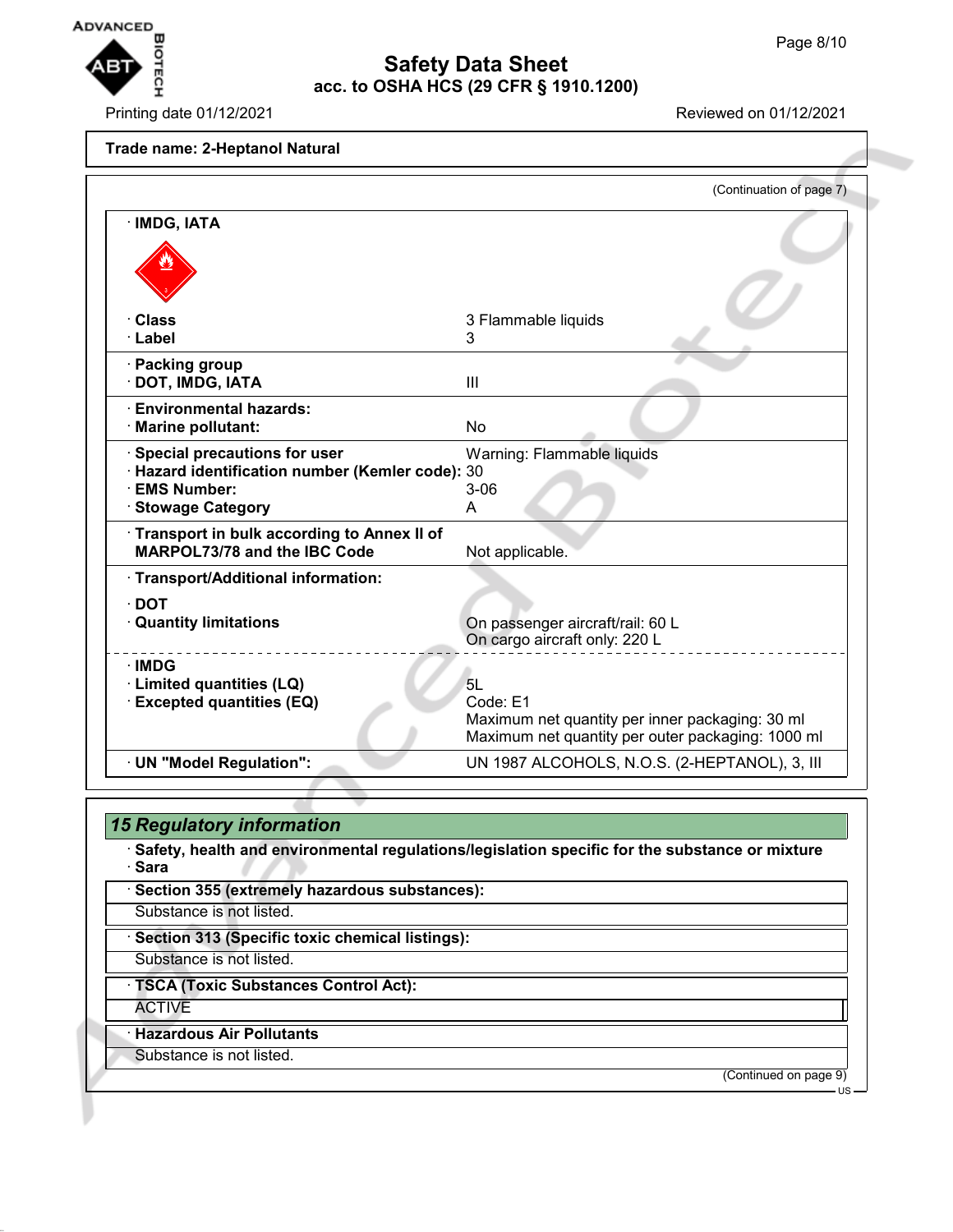

# **Safety Data Sheet acc. to OSHA HCS (29 CFR § 1910.1200) EXERCISED AND REVAILS AND REVIEW SAFETY Data Sheet**<br>
Page 9/10<br>
Printing date 01/12/2021<br>
Printing date 01/12/2021

# **Trade name: 2-Heptanol Natural**

| · Proposition 65                                      | (Continuation of page 8)                                                                                                                                                                                                                                                                      |
|-------------------------------------------------------|-----------------------------------------------------------------------------------------------------------------------------------------------------------------------------------------------------------------------------------------------------------------------------------------------|
|                                                       | Chemicals known to cause cancer:                                                                                                                                                                                                                                                              |
| Substance is not listed.                              |                                                                                                                                                                                                                                                                                               |
|                                                       | Chemicals known to cause reproductive toxicity for females:                                                                                                                                                                                                                                   |
| Substance is not listed.                              |                                                                                                                                                                                                                                                                                               |
|                                                       | Chemicals known to cause reproductive toxicity for males:                                                                                                                                                                                                                                     |
| Substance is not listed.                              |                                                                                                                                                                                                                                                                                               |
|                                                       | Chemicals known to cause developmental toxicity:                                                                                                                                                                                                                                              |
| Substance is not listed.                              |                                                                                                                                                                                                                                                                                               |
|                                                       |                                                                                                                                                                                                                                                                                               |
| Carcinogenic categories                               | <b>EPA (Environmental Protection Agency)</b>                                                                                                                                                                                                                                                  |
| Substance is not listed.                              |                                                                                                                                                                                                                                                                                               |
|                                                       |                                                                                                                                                                                                                                                                                               |
| Substance is not listed.                              | TLV (Threshold Limit Value established by ACGIH)                                                                                                                                                                                                                                              |
|                                                       |                                                                                                                                                                                                                                                                                               |
|                                                       | NIOSH-Ca (National Institute for Occupational Safety and Health)                                                                                                                                                                                                                              |
| Substance is not listed.<br><b>GHS label elements</b> |                                                                                                                                                                                                                                                                                               |
| <b>Hazard pictograms</b>                              | Pictograms on label shall be in the shape of a square set at a point and shall include a black hazard<br>symbol on a white background with a red frame sufficiently wide to be clearly visible.<br>The substance is classified and labeled according to the Globally Harmonized System (GHS). |
| GHS02<br>GHS07                                        |                                                                                                                                                                                                                                                                                               |
| · Signal word Warning                                 |                                                                                                                                                                                                                                                                                               |
|                                                       | · Hazard-determining components of labeling:                                                                                                                                                                                                                                                  |
| 2-Heptanol                                            |                                                                                                                                                                                                                                                                                               |
| <b>Hazard statements</b>                              |                                                                                                                                                                                                                                                                                               |
|                                                       | H226 Flammable liquid and vapor.<br>H312 Harmful in contact with skin.                                                                                                                                                                                                                        |
| H315 Causes skin irritation.                          |                                                                                                                                                                                                                                                                                               |
|                                                       | H319 Causes serious eye irritation.                                                                                                                                                                                                                                                           |
| · Precautionary statements                            |                                                                                                                                                                                                                                                                                               |
| P210<br>P241                                          | Keep away from heat/sparks/open flames/hot surfaces. - No smoking.                                                                                                                                                                                                                            |
|                                                       | Use explosion-proof electrical/ventilating/lighting/equipment.<br>P303+P361+P353 If on skin (or hair): Take off immediately all contaminated clothing. Rinse skin with                                                                                                                        |
|                                                       | water/shower.                                                                                                                                                                                                                                                                                 |
|                                                       | P305+P351+P338 If in eyes: Rinse cautiously with water for several minutes. Remove contact lenses, if<br>present and easy to do. Continue rinsing.                                                                                                                                            |
| P403+P235                                             | Store in a well-ventilated place. Keep cool.                                                                                                                                                                                                                                                  |
| P <sub>501</sub>                                      | Dispose of contents/container in accordance with local/regional/national/international<br>regulations.                                                                                                                                                                                        |